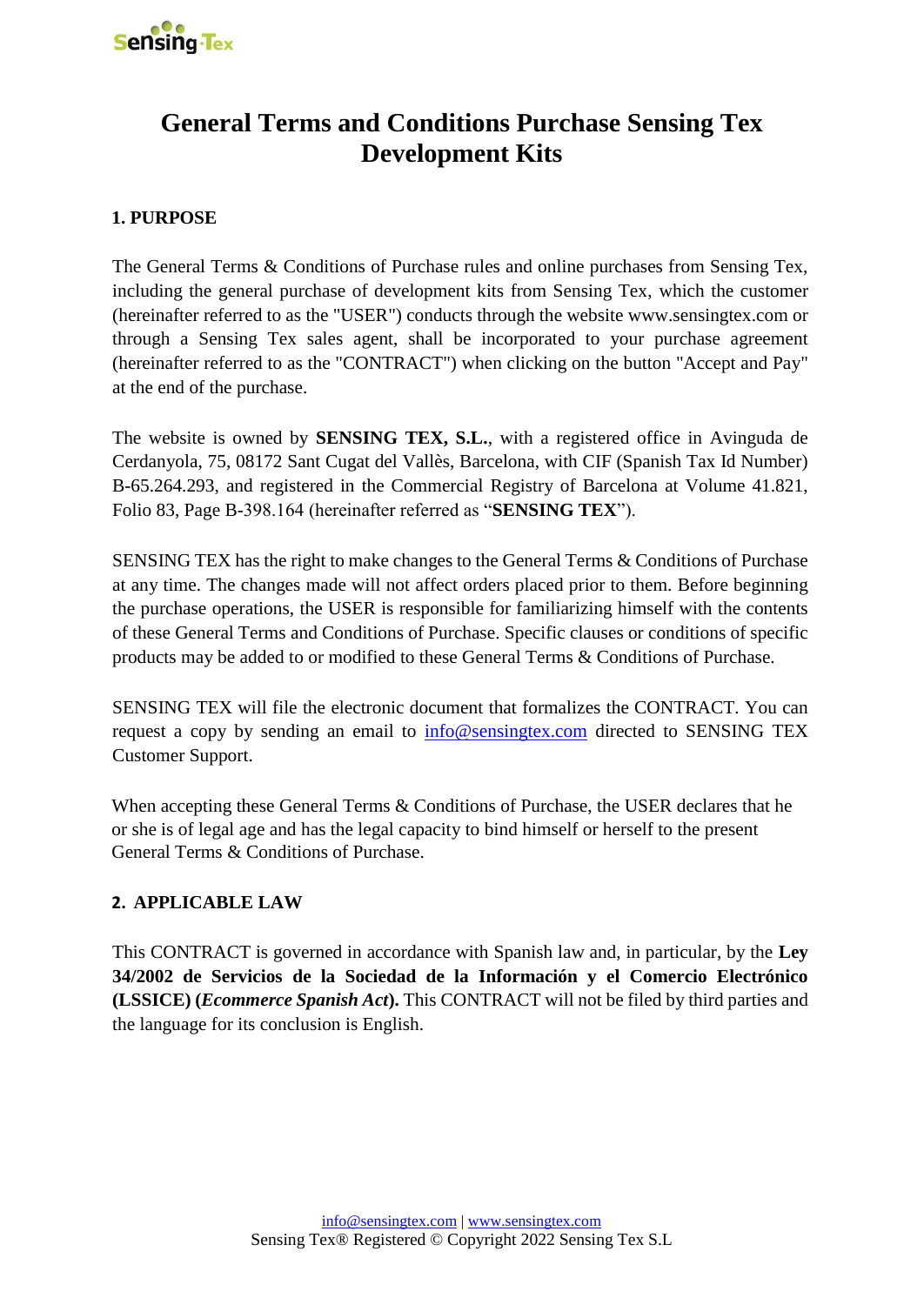

## **3. REGISTRATION AS USER**

You do not need to complete the registration process as a registered user of the website in order to purchase SENSING TEX products from the website.

#### **4. PURCHASE PROCEDURE**

The purchase procedure consists of the following steps:

- **(i) Product selection**: Browse on our website and click on the "Add to Cart" button each time you want to add a product to the Cart. The Cart contains the name of the selected products, the quantity and the price in euros.
- **(ii) Start of the purchase process**: To start the purchase process press the "Proceed to Check Out" button.
- **(iii) Fill the purchase data**: Before selecting the payment method, you must complete the details of your purchase and correct any error in the data entry. Once you have verified your information, confirm your order. You must accept these General Terms & Conditions of Purchase by checking the corresponding tab, and press the "Proceed to PayPal" button.
- **(iv) Confirmation of payment**: Enter your bank account details and confirm them by clicking "Accept and Pay", at which the contract will be formalized.
- **(v) Confirmation of purchase**: Once we have received your acceptance, SENSING TEX will issue an on-screen confirmation that you can archive containing the following information:
	- Order number
	- Order date
	- Summary of the products included in the purchase.

In any case, SENSING TEX will issue a confirmation of the purchase by email, within a maximum period of 24 hours from receipt of the purchase order.

Throughout the purchase process you can consult the General Terms & Conditions of Purchase, known as well as the final price from the selected products.

Once the purchase has been confirmed, the buyer cannot change or cancel the order, except as provided by law or these General Conditions of Purchase.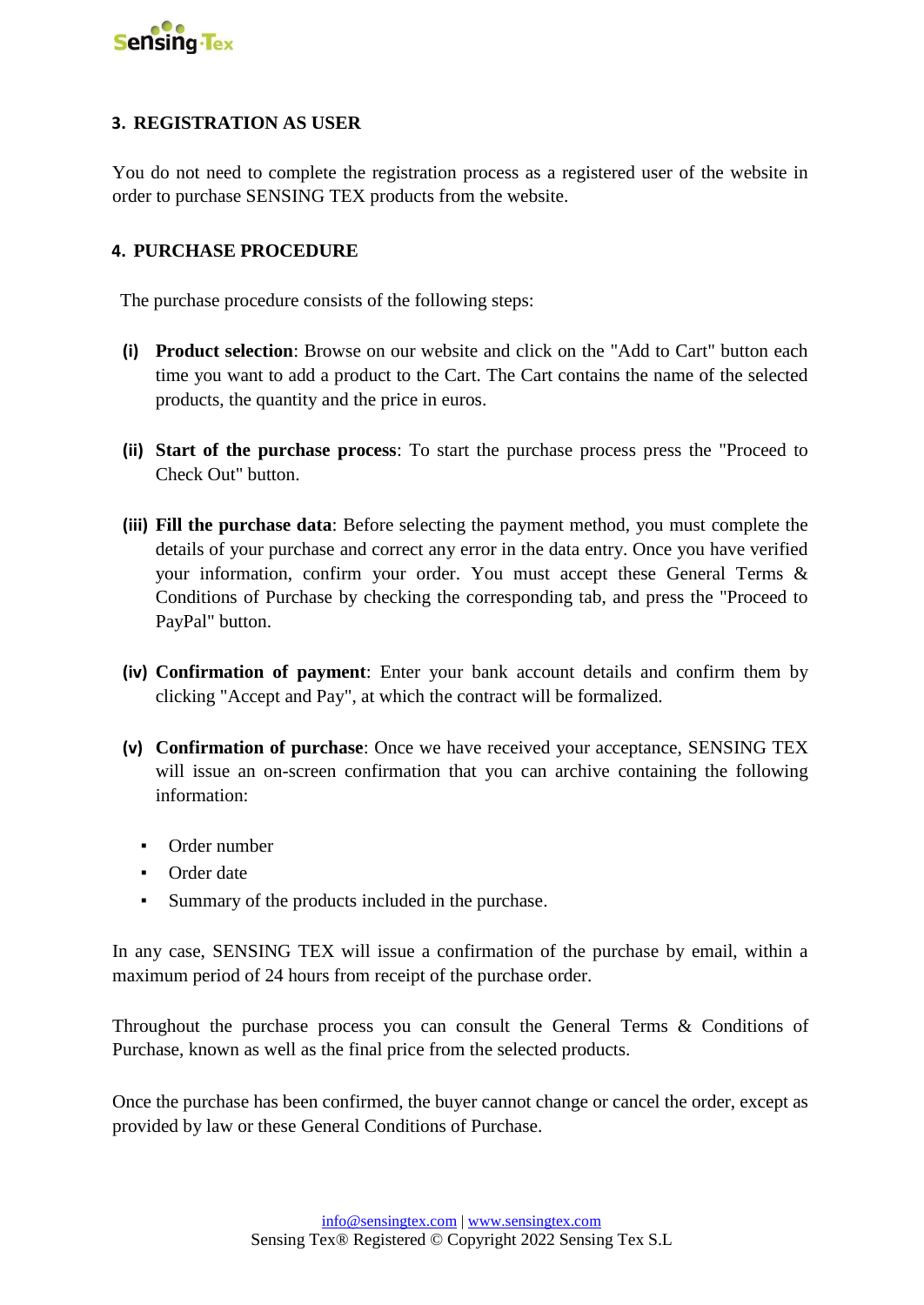

# **5. PRICE, TAXES AND SHIPPING COSTS**

All prices shown on the website are in Euros, including taxes applicable to Spanish territories, without prejudice to the fact that purchases from other territories may receive corresponding taxes. SENSING TEX will deduct the final amount of the order through the bank information entered by the user on the website.

The shipping costs will be detailed at the end of the purchase process. These shipping costs will be borne by the user in full.

You can see the full final price of your order before accepting the price with the Agree and Pay option. If applicable, you can see the amount of increase or discount applied, shipping and taxes, Customs duties or other additional services.

The prices of the products may vary at any time depending on the price policy of SENSING TEX. The purchased products will be billed at the price in effect at the time of purchase.

## **6. PAYMENT**

USERS may pay the price of the products purchased by any of the following means:

- 1.) Debit or credit card
- 2.) PayPal
- 3.) Bank Transfer

The payment of the USER's order occurs in real time through the Virtual POS once it has been verified that the data provided is correct.

SENSING TEX guarantees that the personal data obtained through the registration form filled in by the USER will be treated with absolute security and confidentiality.

#### **7. BILLING**

SENSING TEX will email proof of purchase to the address provided by the user. Likewise, SENSING TEX will deliver the order invoice to the user at the address provided by the user at the time of delivery of the order if requested by checking the option provided for this purpose during the purchase process.

The USER can request his/her invoice at any time by sending an email to the address info@sensingtex.com, indicating the order number for which the corresponding invoice is requested.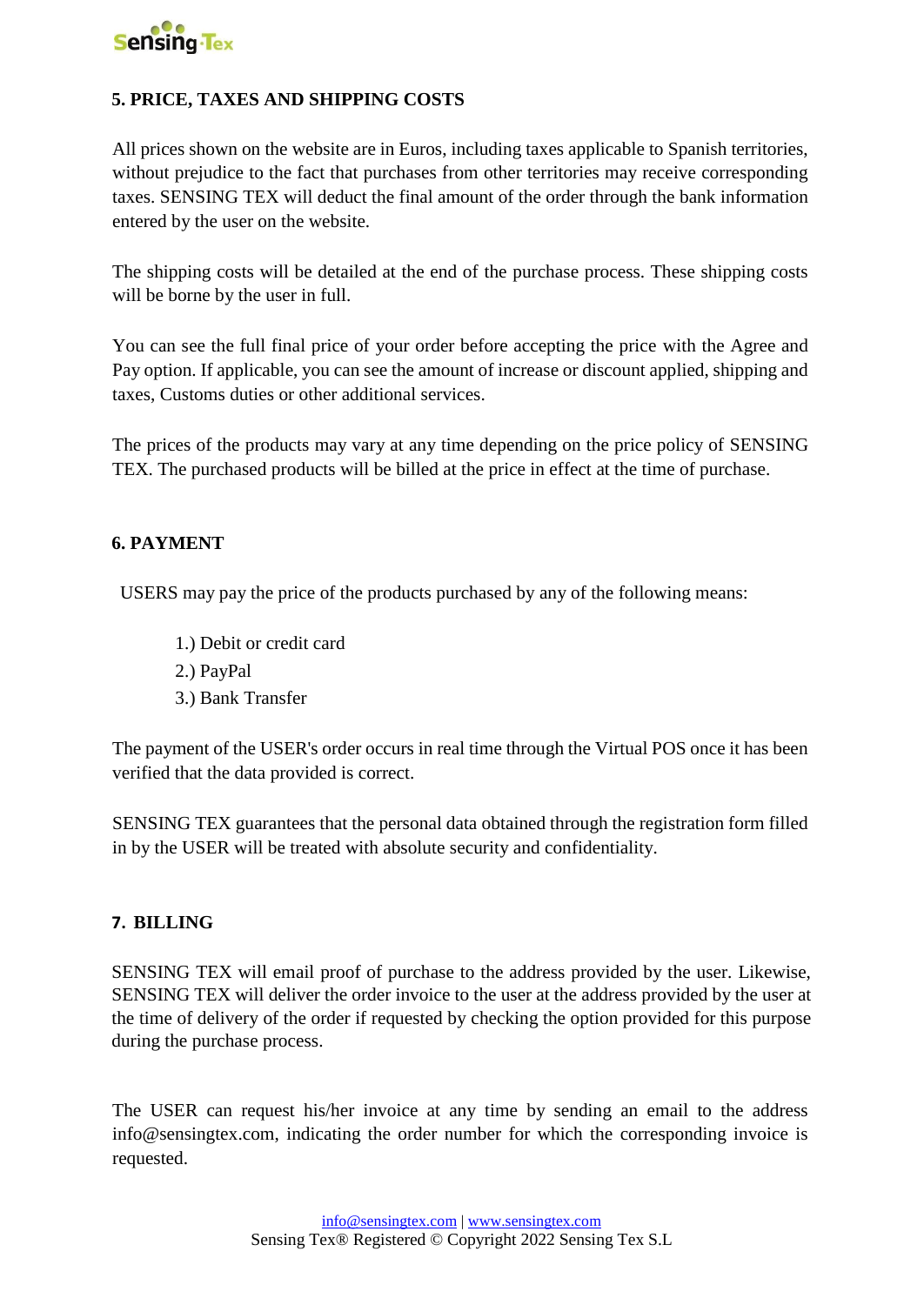

# **8. DELIVERY**

The delivery of products will be made within the following territories: Worldwide.

Delivery will be from Monday to Friday. The purchaser can specify any details regarding the shipment.

The purchaser will acquire the property on the products once he has satisfied the entire agreed price.

In case delivery is not possible, SENSING TEX is entitled to cancel the CONTRACT due to impossibility of compliance and without prejudice to the claims that SENSING TEX may initiate in case of fraud or purchasers fault.

If the order cannot be delivered within the agreed period due to user reasons, SENSING TEX will not be responsible for the status of the product being delivered to the buyer.

The assumption of risk by the purchaser regarding the products will take place at the time of delivery. Therefore, SENSING TEX will not be liable for any theft, deterioration, damage or loss of products that occurs after the delivery.

## **9. LIABILITIES FOR DELIVERY**

SENSING TEX does not guarantee the permanent availability of the products, being exonerated by any type of responsibility provided that it does not bring cause of a malicious breach by SENSING TEX, or that is derived from errors in the unavailability of the service of the telematics networks of data transfer alien to his will.

Likewise, SENSING TEX shall be released from compliance with its delivery obligations set forth in Clause 8 above, and declines all liability in this regard, in the following cases:

- 1.) Total or partial non-payment by the user.
- 2.) Omission or inaccuracy of the information that the USER must provide in the purchase order.

## **10. CANCELLATION**.

#### **10.1. Cancellation**

In accordance with the provisions of Spanish Law, the purchaser has the right of cancellation, by virtue of which he may return the product received if he finds that it does not meet his expectations.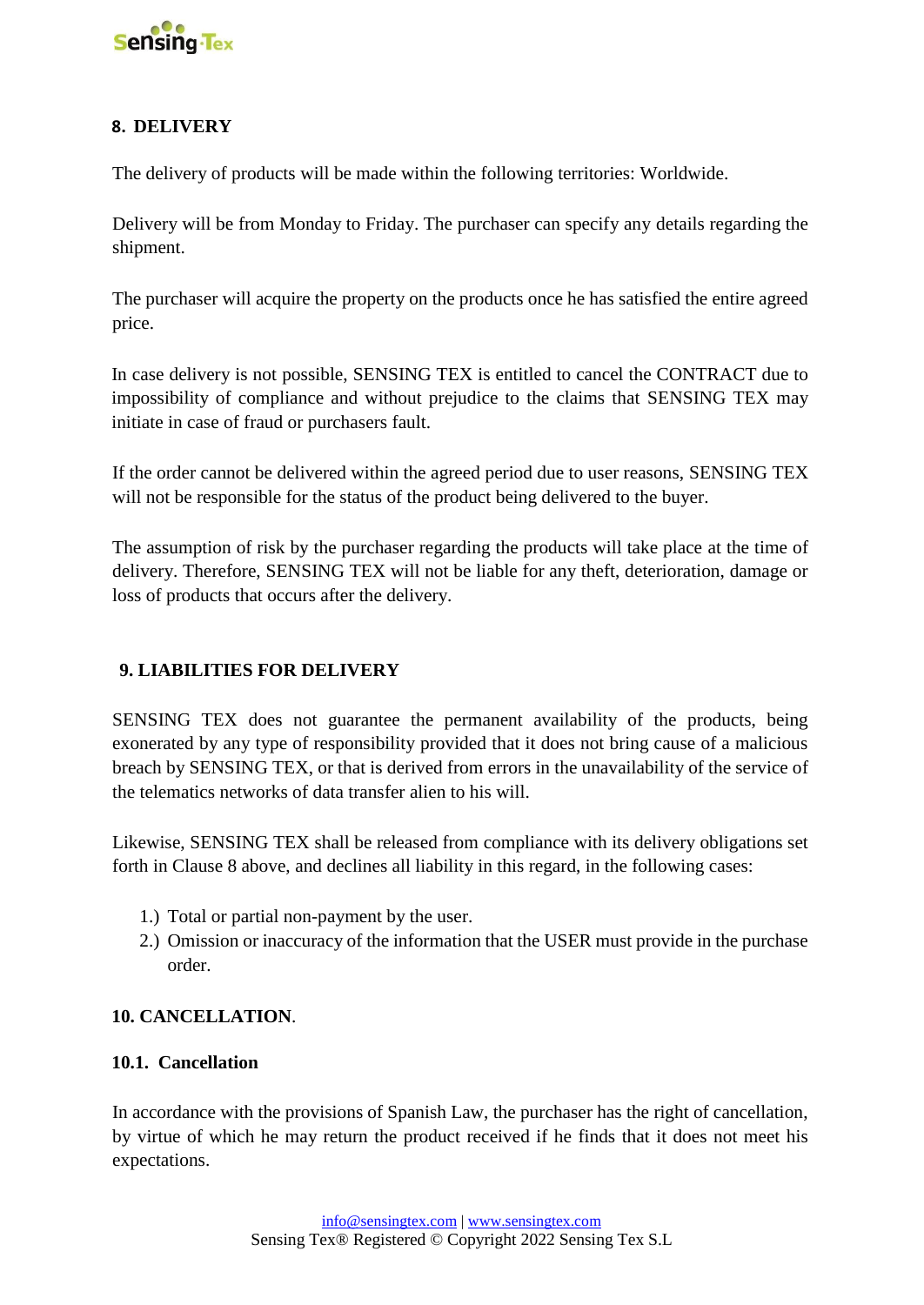

The exercise of this right of cancellation is reserved for those purchasers who act as consumers in accordance with the definition given by them the **"Real Decreto Legislativo 1/2007, de 16 de noviembre, por el que se aprueba el texto refundido de la Ley General para la Defensa de los Consumidores y Usuarios** *(Spanish Consumers Act)"*, being able to exercise it within a maximum period of fourteen (14) calendar days from its reception and according to the official calendar of the place where the product has been delivered. In order to exercise this right, the product must be in perfect condition and keep the original packaging.

The refund of the purchase price will be made once the condition of the product has been checked and with the same method of payment used for the payment of the order and, in any case, in a maximum of fourteen (14) calendar days from the date of purchase, provided that its SENSING TEX who manages the collection of the product. In the event that the purchaser returns the product through a transport company of his choice, the period of fourteen (14) days will begin to compute since SENSING TEX has actual knowledge of the shipment of the product or, failing that, from the reception of the product.

The user bears all of these transmission costs due to the user's right of withdrawal.

The return expenses arising from the exercise of the right of cancellation shall be borne by SENSING TEX only when they correspond to shipments originally destined for the territories of Spain; however, the initial shipping costs will not be reimbursed at any time. The purchaser must return the products to the address specified by SENSING TEX at any time or, failing that, to the following address: Avinguda de Cerdanyola, 75, 08172 Sant Cugat del Vallès, Barcelona.

In the event the products do not arrive in perfect conditions, SENSING TEX reserves the right to pay a lower amount for your order, being able to retain the amounts that the user must pay for the breach of the obligations established here.

To exercise the right of cancellation, the purchaser must notify SENSING TEX, with an address at Avinguda de Cerdanyola, 75, 08172 Sant Cugat del Vallès, Barcelona, calling the telephone number (+34) 938 61 91 23 and email info@sensingtex.com, his decision to cancel the purchase made by a clear statement, mail, fax, or letter sent by email.

# **10.2. Return policy**

Return must Include original packaging including all its components in all of their original packaging, in the same conditions it was received. SENSING TEX may reject the returned product if there is damage to the product and/or product packaging.

If a product is deemed unfit for return, SENSING TEX will notify the customer that the return has been rejected and no refund will be issued to the customer. The customer can choose one of the following options:

(a) The product will be shipped back to the customer with shipping cost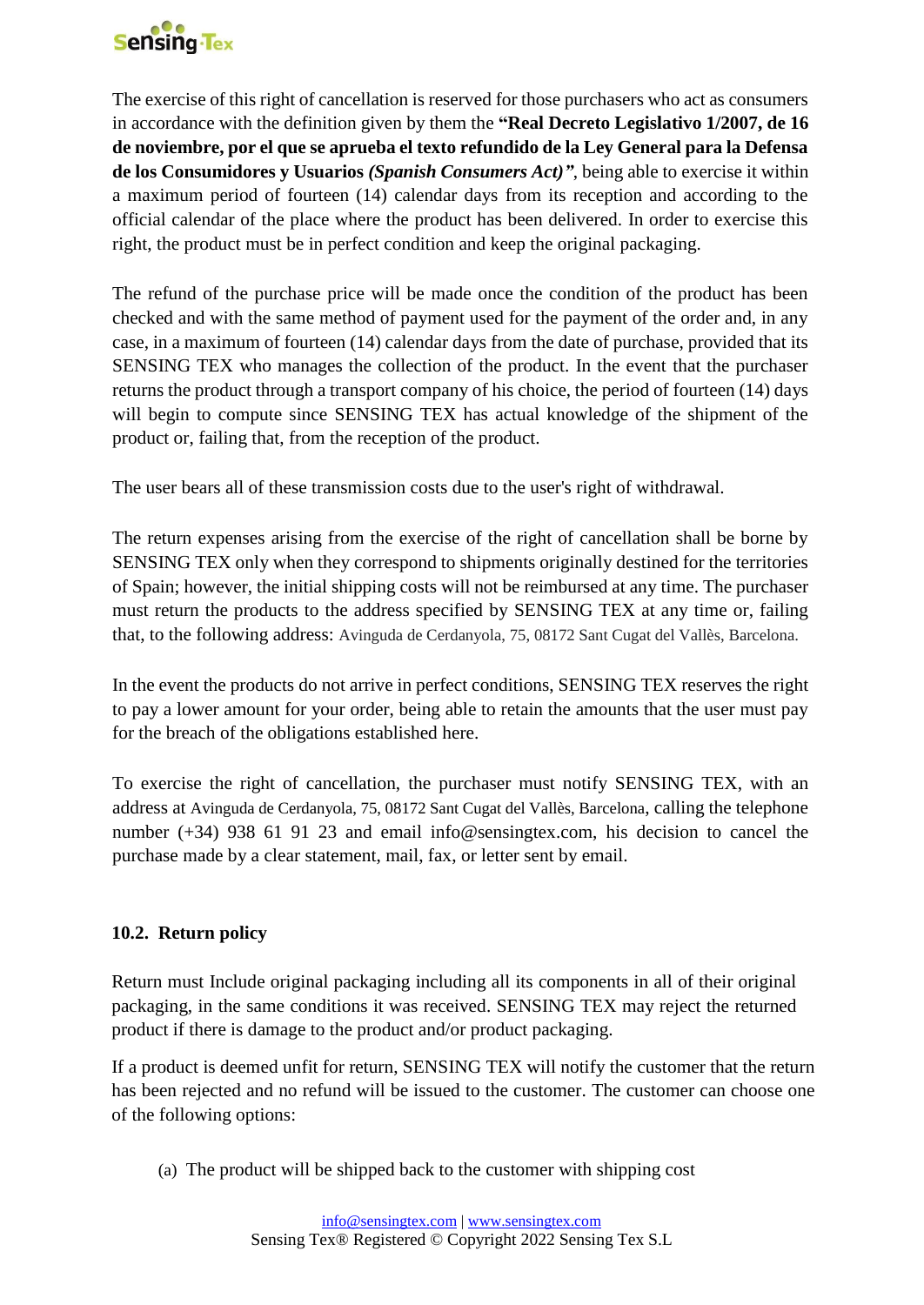

(b) The product will be recycled.

If you do not select one of the above options within 10 days of Sensing Tex informing you that your return has been rejected, the product will be recycled.

Returned products will be analyzed by Sensing Tex within 5 business days by a Return of Merchandise Authorization RMA process. Sensing Tex informs you about failure diagnosis. If the product is eligible and covered by the warranty, the product may be repaired or replaced with a new one in accordance with the warranty policy. The exchange period depends on the product inventory.

## **10.3. Customer Service**

For any inquiry or incident, you can contact the customer service of Sensing Tex on the telephone or email indicated below and within the business hours established for that purpose.

- Phone: (+34) [931 26 27 58](https://www.google.com/search?client=firefox-b-d&q=sensing+tex)
- Address: Avinguda de Cerdanyola, 75, 08172 Sant Cugat del Vallès, Barcelona (Spain)
- Hours of operation: 9:00 to 14:00 and 15:00 to 18:00 Central European Time (CET)
- Email: support@sensingtex.com

#### **11. WARRANTY**

Sensing Tex commercialized products require careful handling according to the provided instructions. Therefore, any manipulation, modification or transformation applied to Sensing Tex commercialized products which do not match the standard existing protocols also given to the clients, or which are not strictly authorized by Sensing Tex will cause an invalid existing product operation warranty, and Sensing Tex will not be responsible for any damage to the product or malfunction.

Sensing Tex is not responsible for any direct or indirect damage caused to company development kits, which may change precision, veracity or completeness regarding given information, or for the utilization of such information.

The warranty period for **Development Kits** and their contents is sixty **(60) days** from the date of shipping.

#### **11.1. Disclaimer on warranty.**

The client hereby acknowledges that the research and development project carried out by the use of Dev Kit is of an experimental and exploratory nature based on the development kits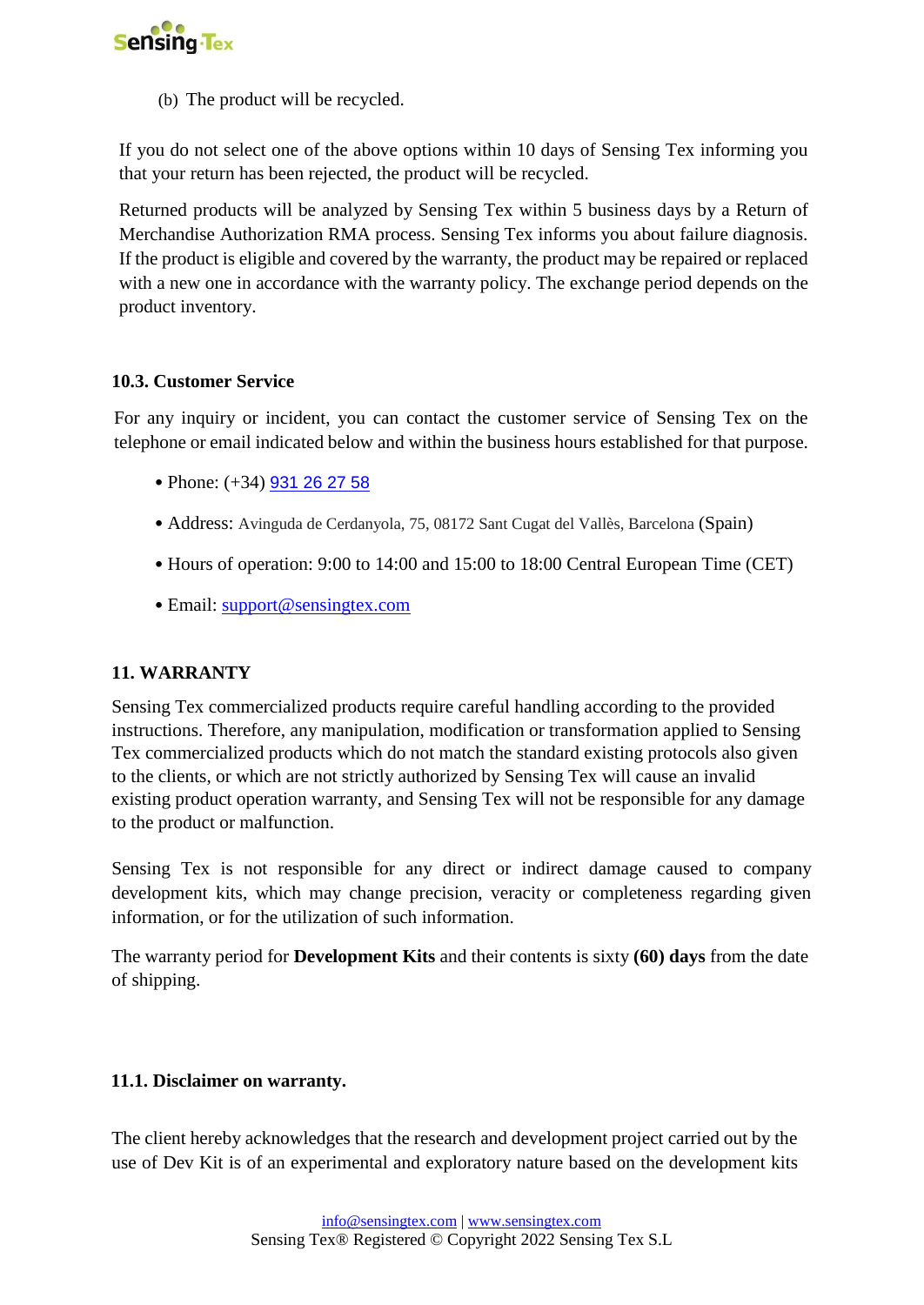

provided by Sensing Tex, and due to that, Sensing Tex does not guarantee any particular outcome to be obtained from it. Furthermore, Sensing Tex shall only carry out and use on the research and development project and/or development kit actions and items included in the present estimate. The client also acknowledges to be aware of the properties and specification of the items included in the development kits, and also that has been advised to undertake its own due diligence with respect to all matters arising from this development by using the development kit.

**Limited Warranty.** Sensing Tex warrants the products to be free from defects in materials and workmanship (subject to the terms set forth herein) when used normally in accordance with the official documentation for the applicable warranty period from the date of purchase. If the Development kit contains a rechargeable battery, Sensing Tex does not provide any warranties for the battery life, as all rechargeable batteries can be expected to lose charging capacity over time and this is not considered a defect. Your actual battery life will vary depending on the conditions in which it is used.

## **11.2. Exclusions and Limitations.**

This warranty does not cover:

- 1. Problems with and/or damage to the Development kit by using accessories, parts or components not made by Sensing Tex.
- 2. Damage caused by service (including upgrades and expansions) performed by anyone who is not officially acting as an employee, representative or sub-contractor of Sensing Tex.
- 3. Claims arising from any unacceptable use or care of the Development kit, including (without limitation) misuse, abuse, negligence, unauthorized modification or repair, unauthorized commercial use or any operation of the Development kit outside Sensing Tex recommended parameters.
- 4. Claims arising from external causes, including (without limitation), accidents, natural disasters, fire, earthquake, or any other acts of God.
- 5. Products with a serial number, guarantee seals or date stamp that has been altered, obliterated or removed
- 6. Products for which Sensing Tex will not receive payment in full